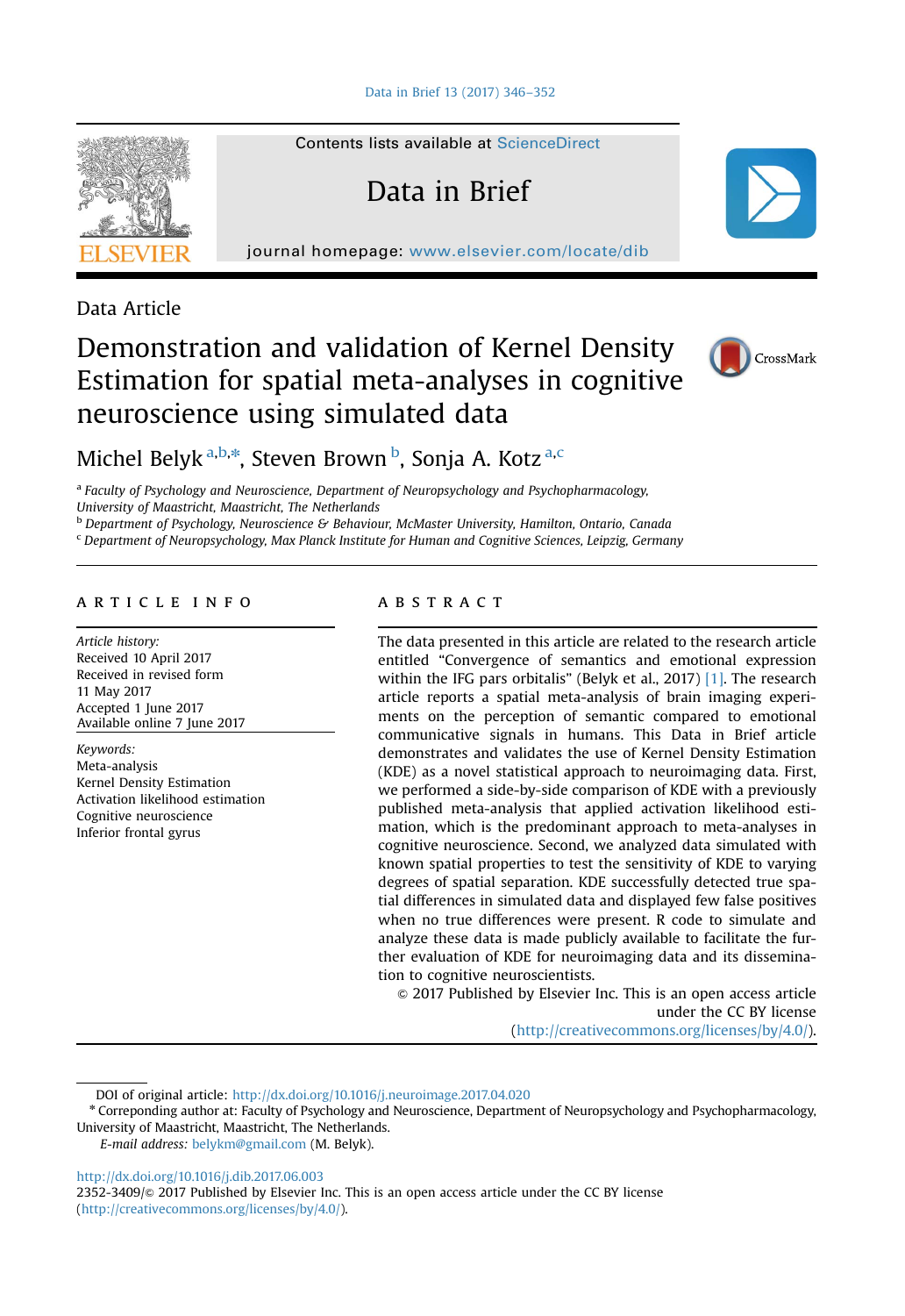## <span id="page-1-0"></span>Specifications Table

| Subject area<br>More specific<br>subject area | Cognitive Neuroscience<br>Validation of Statistical Method                                                                             |
|-----------------------------------------------|----------------------------------------------------------------------------------------------------------------------------------------|
| Type of data                                  | Analysis, Figure, Code                                                                                                                 |
| How data was<br>acquired                      | Meta-analysis, Simulation                                                                                                              |
| Data format                                   | Analyzed, Simulation                                                                                                                   |
| Experimental                                  | 1) Affective vs. linguistic prosody                                                                                                    |
| factors                                       | 2) Simulated spatial locations in the inferior frontal gyrus                                                                           |
| Experimental<br>features                      | 1) Replication: We used KDE to replicate a previous meta-analysis that used the<br>standard activation likelihood estimation approach. |
|                                               | 2) Simulation: We used KDE to analyze simulated brain-imaging meta-data with<br>known spatial properties.                              |
| Data accessibility                            | The data can be simulated using the R scripts in the supplementary materials of<br>this article.                                       |

# Value of the data

- The data provide a means of evaluating Kernel Density Estimation (KDE) as a novel statistical approach to neuroimaging data.
- The R code included with this article will facilitate cognitive neuroscientists in simulating data to perform their own evaluations of KDE and applying it to other datasets.
- KDE allows researchers to restrict analyses to regions of interest in stereotaxic space for the purpose of testing a priori hypotheses without mandatory whole-brain exploratory analyses.
- Implementation in the publicly available R statistical computing language facilitates interfacing KDE with flexible and cutting-edge statistical tools for further methodological development.
- KDE may be computed at a higher spatial resolution than other methods, although at the cost of computational efficiency.

#### 1. Data

## 1.1. Demonstration by replication

[Fig. 1](#page-2-0) presents a comparison of Activation Likelihood Estimation (ALE) across GingerALE software versions. GingerALE v2.3.6 detected all major areas of interest from the original analysis, but failed to detect any differences in direct contrasts.

[Fig. 2](#page-3-0) presents a replication of the same analysis using the KDE approach described in Belyk et al. [\[1\]](#page-5-0), but restricted to an area of interest in the inferior frontal gyrus (IFG). Localization of linguistic prosody to the IFG pars opercularis was observable using the KDE approach. Affective prosody was localized to the IFG pars orbitalis, but only if sub-sampling procedures were omitted. This may be due to the very small sample size for linguistic prosody.

#### 1.2. Demonstration by simulation

[Fig. 3](#page-3-0) presents density distributions for data simulated around idealized non-overlapping centroids within the three major divisions of the IFG. [Fig. 4](#page-4-0) presents the results of statistical contrasts between each simulated IFG location. KDE correctly localized each simulated brain area and distinguished each location from the others (cluster sizes ranging from 2392 mm<sup>3</sup> to 4184 mm<sup>3</sup>).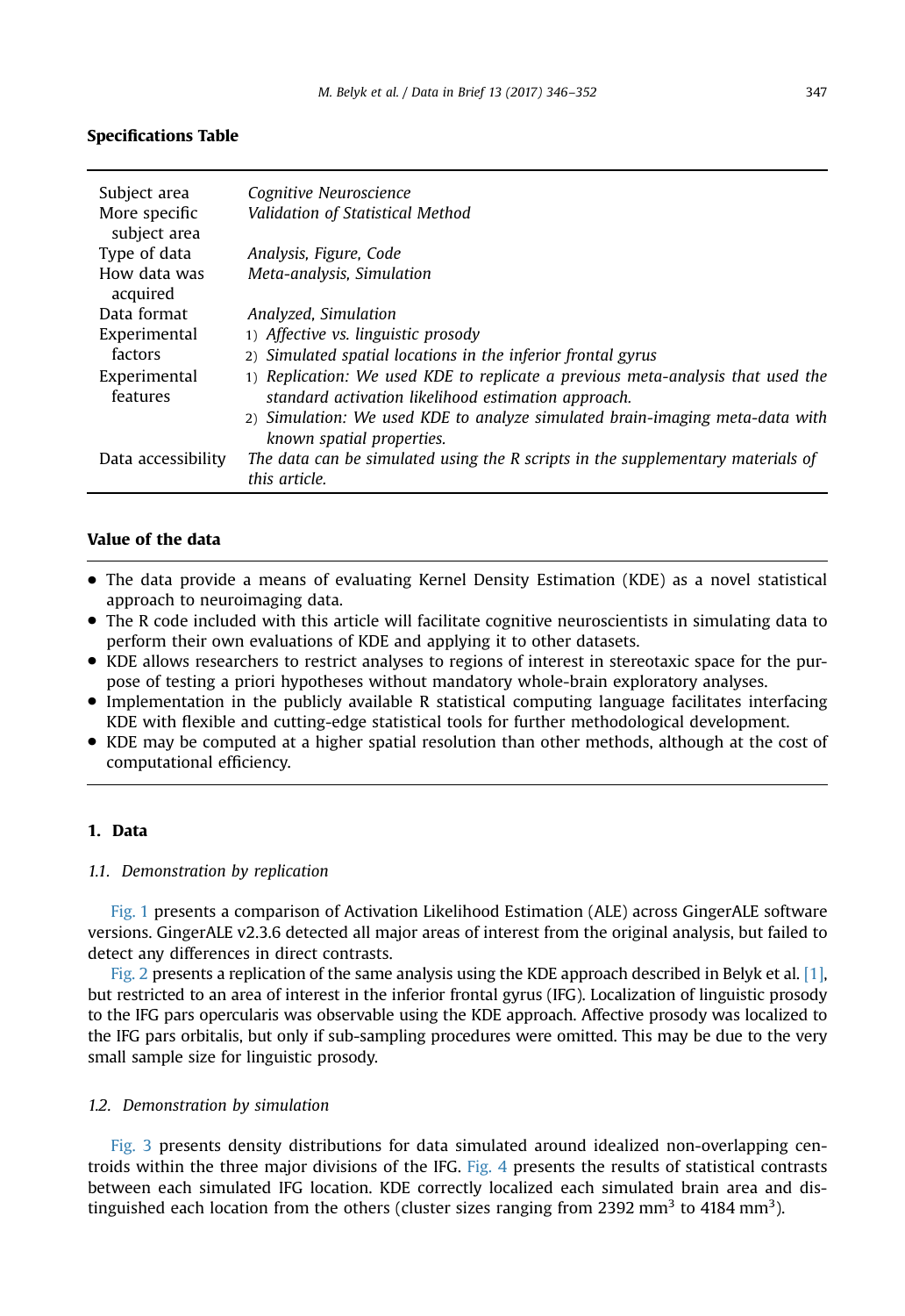<span id="page-2-0"></span>

Fig. 1. Comparison of GingerALE software versions. A) ALE analysis of affective and linguistic prosody using GingerALE v2.1, as reported in Belyk and Brown [\[2\]](#page-6-0). B) Re-analysis of the same data using GingerALE v2.3.6. in light of implementation errors in earlier versions of the software. Left panels show individual results per function of interest, and right panels show contrasts between functions. AP: affective prosody; BA: Brodmann Area; LP: linguistic prosody.

[Fig. 5](#page-4-0) presents partly overlapping density distributions for data simulated around more-proximate centroids. [Fig. 6](#page-5-0) presents the results of statistical contrasts between these more-proximate simulated locations. The IFG pars opercularis was easily distinguished from the other locations (cluster sizes ranging from 759 mm<sup>3</sup> to 946 mm<sup>3</sup>). A small volume was significantly denser for the simulated IFG pars orbitalis than for the IFG pars triangularis (cluster size  $4 \text{ mm}^3$ ). No volume was significantly denser in the reverse contrast.

A null simulation examined the behavior of KDE for data drawn from identical distributions. In three of the six pairwise comparisons, this simulation resulted in at least one false positive voxel. Most clusters were composed of single voxels, although the three largest were 13 mm<sup>3</sup>, 15 mm<sup>3</sup>, and 94 mm<sup>3</sup> in size, respectively. Clusters of contiguous false-positive voxels are expected considering the spatial smoothness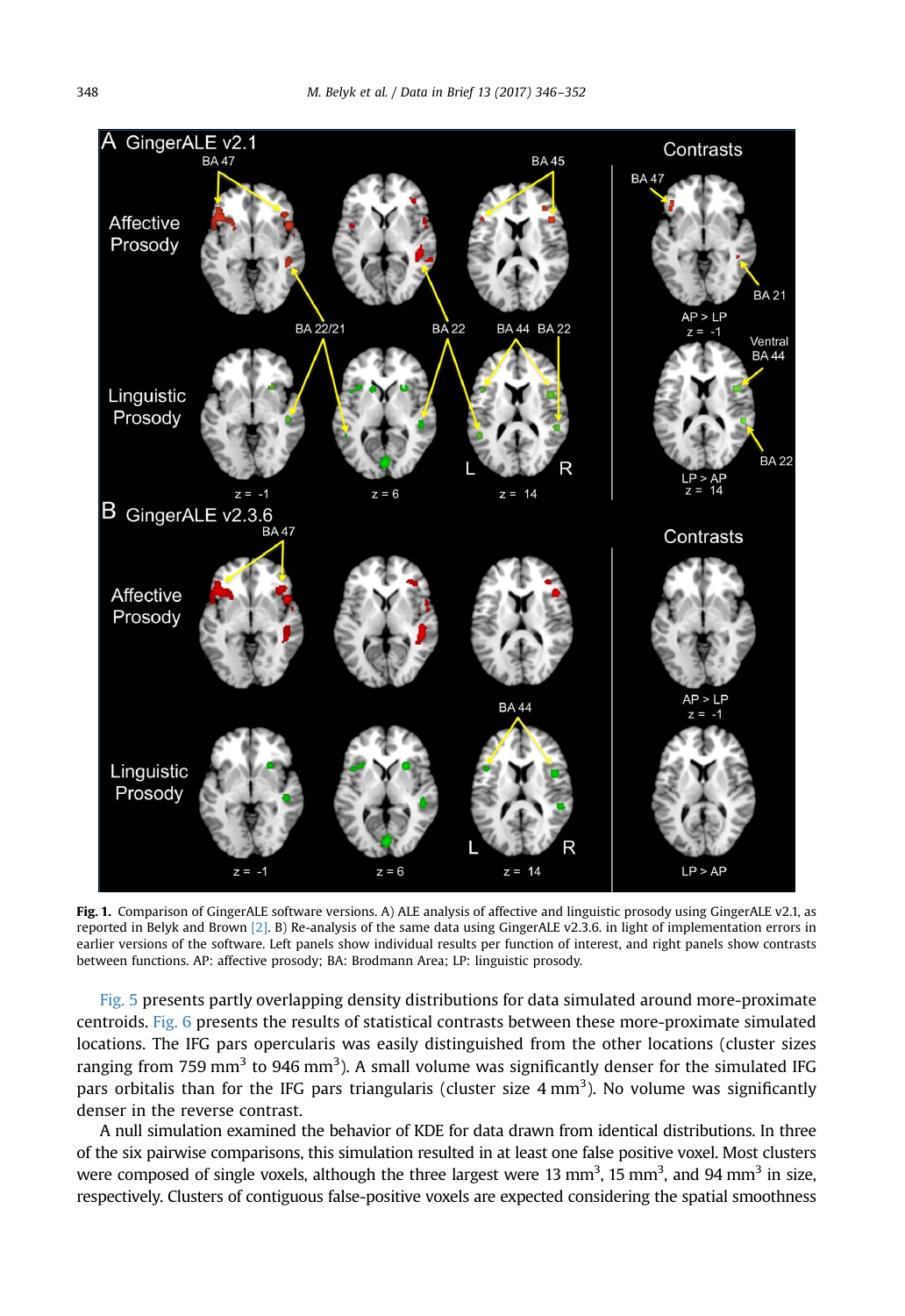<span id="page-3-0"></span>

Fig. 2. Replication of Belyk and Brown [\[2\]](#page-6-0) using KDE. A) Volumes of the 95th percentile of density overlaid on a neuroanatomical template in Talairach space for affective prosody (red) and linguistic prosody (green). B) Surfaces representing the 50th (translucent) and 95th (opaque) percentiles of density for affective and linguistic prosody. C) Parametric map of contrasts between affective and linguistic prosody. KDE demonstrated some ability to detect differences between conditions that were not detected by ALE. Further tests would be useful in order to quantify the relative sensitivity of these two approaches and assess the influence of the subsampling procedure for small datasets.



Fig. 3. Simulated non-overlapping density distributions around idealized centroids in the IFG pars opercularis (blue), IFG pars triangularis (purple), and IFG pars orbitalis (red). A) The 50th (translucent) and 95th (opaque) percentiles of density for each simulated data set. Axes represent the three cardinal dimensions of space in stereotaxic brain maps. B) Volume of the 95th percentile of density rendered on a neuroanatomical template. IFG: inferior frontal gyrus; Op: pars opercularis; Orb: pars orbitalis: Tri: pars triangularis.

of KDE, and these false-positive clusters do not approach the volumes detected in simulations of nonoverlapping locations, simulations of overlapping locations, or the effects reported in Belyk et al. [\[1\].](#page-5-0)

## 2. Experimental design, materials and methods

#### 2.1. Demonstration by replication

We compare the use of KDE with the ALE approach that may be more familiar to cognitive neuroscientists. We first replicated a previous meta-analysis [\[2,4\]](#page-6-0) using an updated version of the ALE algorithm (v.2.3.6) [\[4\]](#page-6-0). Second, we extracted all of the coordinates of brain activations within the IFG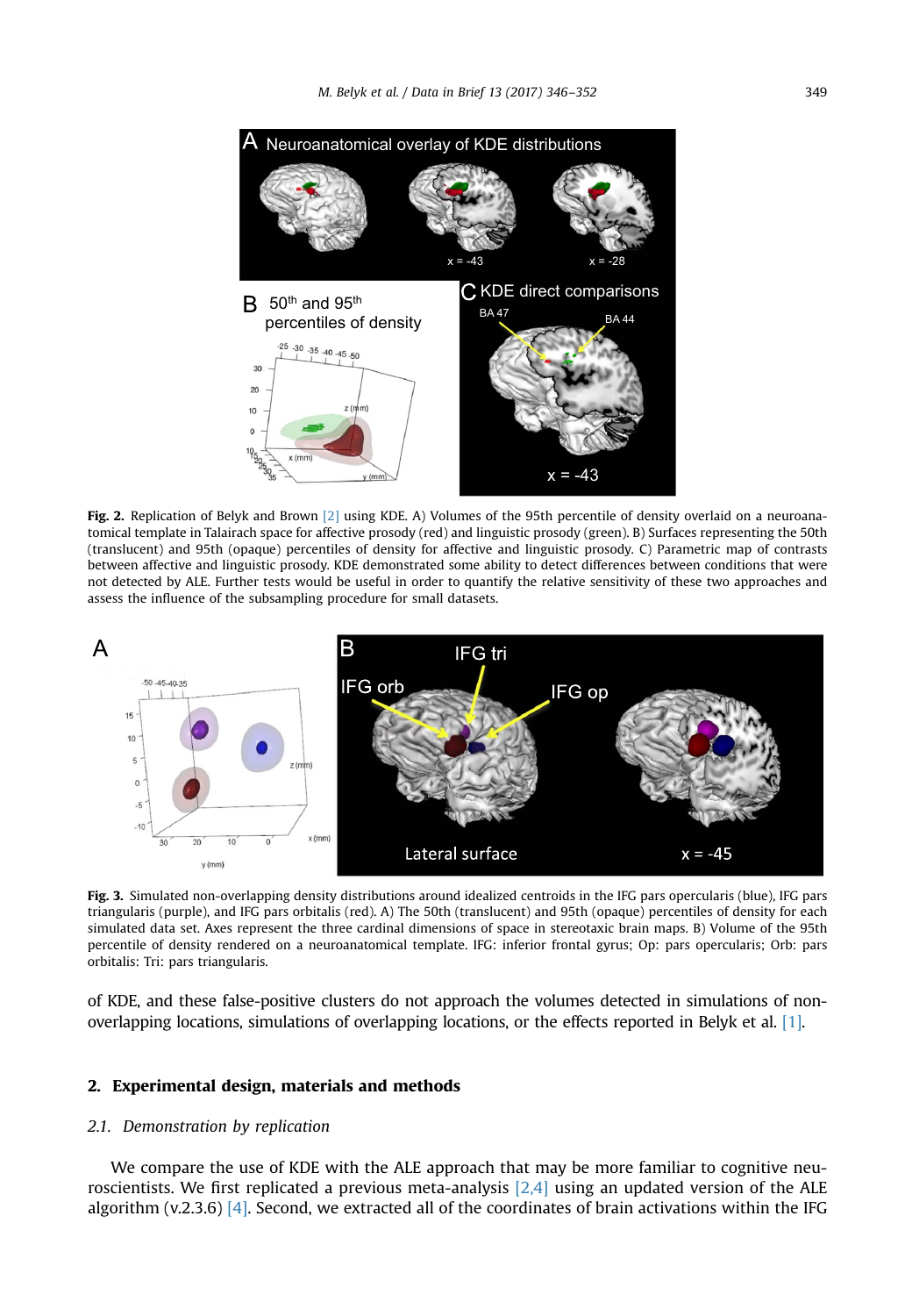<span id="page-4-0"></span>

Fig. 4. Significance volumes from pairwise comparisons between idealized locations within the IFG pars opercularis (blue), IFG pars triangularis (purple), and IFG pars orbitalis (red) compared to each other region. All slices are at  $x = -45$ . Op: pars opercularis; Tri: pars triangularis; Orb: pars orbitalis.



Fig. 5. Simulated overlapping density distributions around centroids in the IFG pars opercularis (blue), IFG pars triangularis (purple), and IFG pars orbitalis (red). A) The 50th (translucent) and 95th (opaque) percentiles of density for each simulated data set. Axes represent the three cardinal dimensions of space in stereotaxic brain maps. B) Volume of the 95th percentile of density rendered on a neuroanatomical template. IFG: inferior frontal gyrus; Op: pars opercularis; Orb: pars triangularis: Tri: pars triangularis.

from the original dataset. This yielded 27 coordinates from 11 experiments of affective prosody and 5 coordinates for 5 experiments of linguistic prosody. These data were analyzed using the statistical approach described in Belyk et al. [\[1\].](#page-5-0)

#### 2.2. Demonstration by simulation

We simulated coordinates of brain activations in three-dimensional stereotaxic space from 150 "experiments". Coordinates were divided equally between the three major divisions of the IFG. These were simulated by sampling points from multivariate normal distributions centered around the following coordinates:  $-45$ , 5, 5 (simulating the IFG pars opercularis),  $-45$ , 25, 10 (simulating the IFG pars triangularis), and  $-45$ , 30,  $-5$  (simulating the IFG pars orbitalis). The shapes of the multivariate normal distributions were modeled [\[5\]](#page-6-0) after the density distribution observed from the replication experiment reported in [Section 1.1,](#page-1-0) which spanned approximately the same brain space. This distribution had the variance-covariance structure that is provided in the [Supplementary data](#page-5-0) file "[sigma.RData](#page-5-0)". KDE was used to detect these simulated locations. See [Supplementary materials](#page-5-0) for R code underlying data simulation and analysis.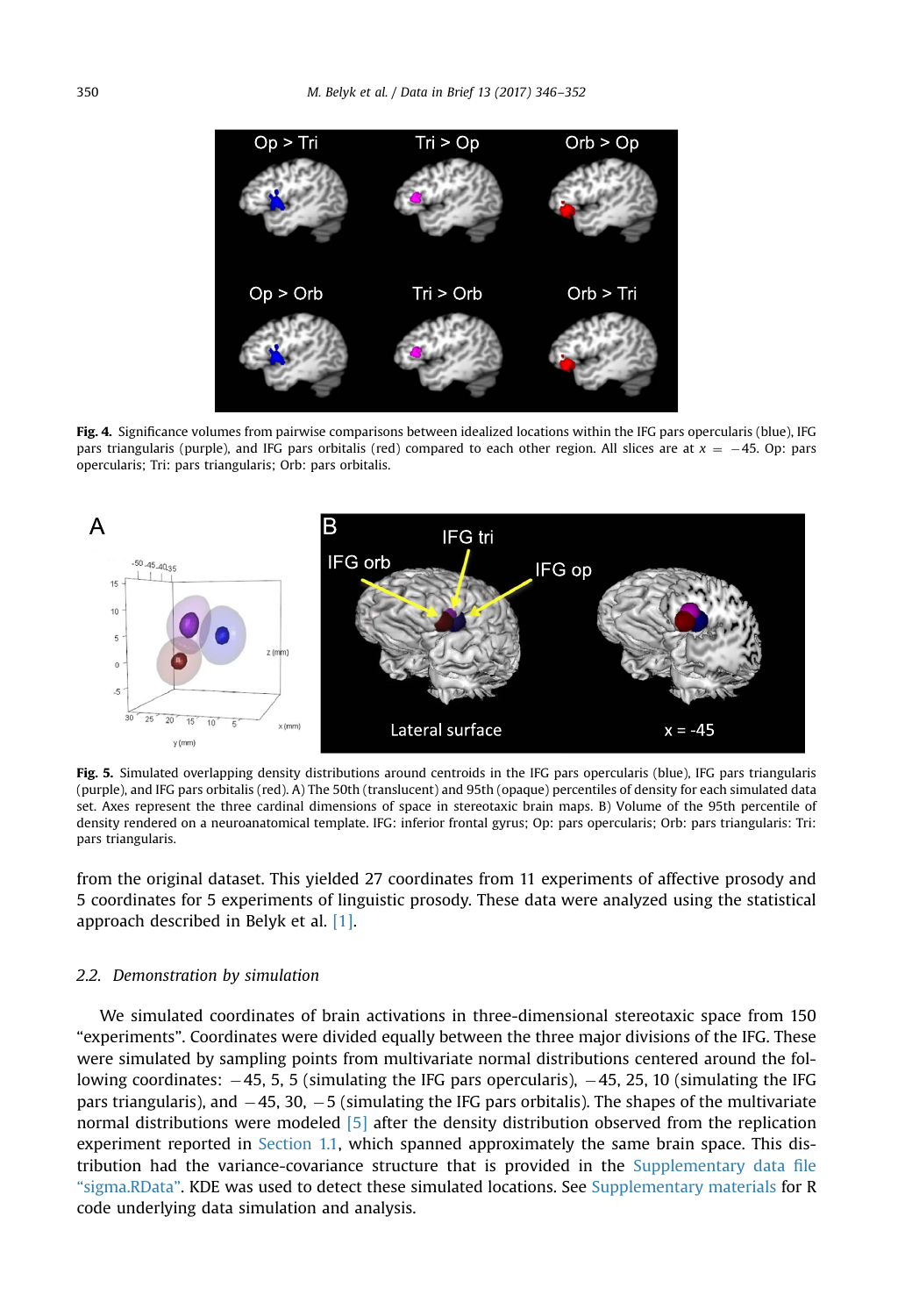<span id="page-5-0"></span>

Fig. 6. Significance volumes from pairwise comparisons between proximate locations within the IFG pars opercularis (blue), IFG pars triangularis (purple), and IFG pars orbitalis (red) compared to each other region. As expected from the properties of the simulated data, these volumes are more proximate than those observed in [Fig. 4.](#page-4-0) The significant volumes are also smaller, reflecting the greater degree of overlap between simulated density distributions. All slices are at  $x = -45$ . Op: pars opercularis; Tri: pars triangularis; Orb: pars orbitalis.

In order to test the sensitivity of the KDE approach to more-proximate and partially overlapping density distributions, we performed the same analysis on data simulated from distributions that were centered halfway between the idealized locations noted above and a common center of mass between them. These coordinates were:  $-45$ , 12.5, 4.2 (simulating the IFG pars opercularis),  $-45$ , 22.5, 6.7 (simulating the IFG pars triangularis), and  $-45$ , 22.5, 1.25 (simulating the IFG pars orbitalis). Finally, in order to test the selectivity of KDE, we repeated the same analysis on data simulated from a single distribution centered around the coordinate:  $-45$ , 20, 3.3.

#### Acknowledgments

This work was funded by grants from the Auditory Cognitive Neuroscience Society (ACN) to MB and SAK, the Natural Sciences and Engineering Research Council (NSERC) of Canada to SB (04686-15), and the Biotechnology and Biological Science Research Council (BBSRC) of the UK to SAK (BB/ M009742/1).

#### Transparency document. Supplementary material

Transparency data associated with this article can be found in the online version at [http://dx.doi.](dx.doi.org/10.1016/j.dib.2017.06.003) [org/10.1016/j.dib.2017.06.003](dx.doi.org/10.1016/j.dib.2017.06.003).

#### Appendix A. Supplementary material

Supplementary data associated with this article can be found in the online version at [http://dx.doi.](dx.doi.org/10.1016/j.dib.2017.06.003) [org/10.1016/j.dib.2017.06.003](dx.doi.org/10.1016/j.dib.2017.06.003).

#### References

<sup>[1]</sup> M. Belyk, S. Brown, J. Lim, S.A. Kotz, Convergence of semantics and emotional expression within the IFG pars orbitalis, Neuroimage 156 (2017) 240–248. <http://dx.doi.org/10.1016/j.neuroimage.2017.04.020>.